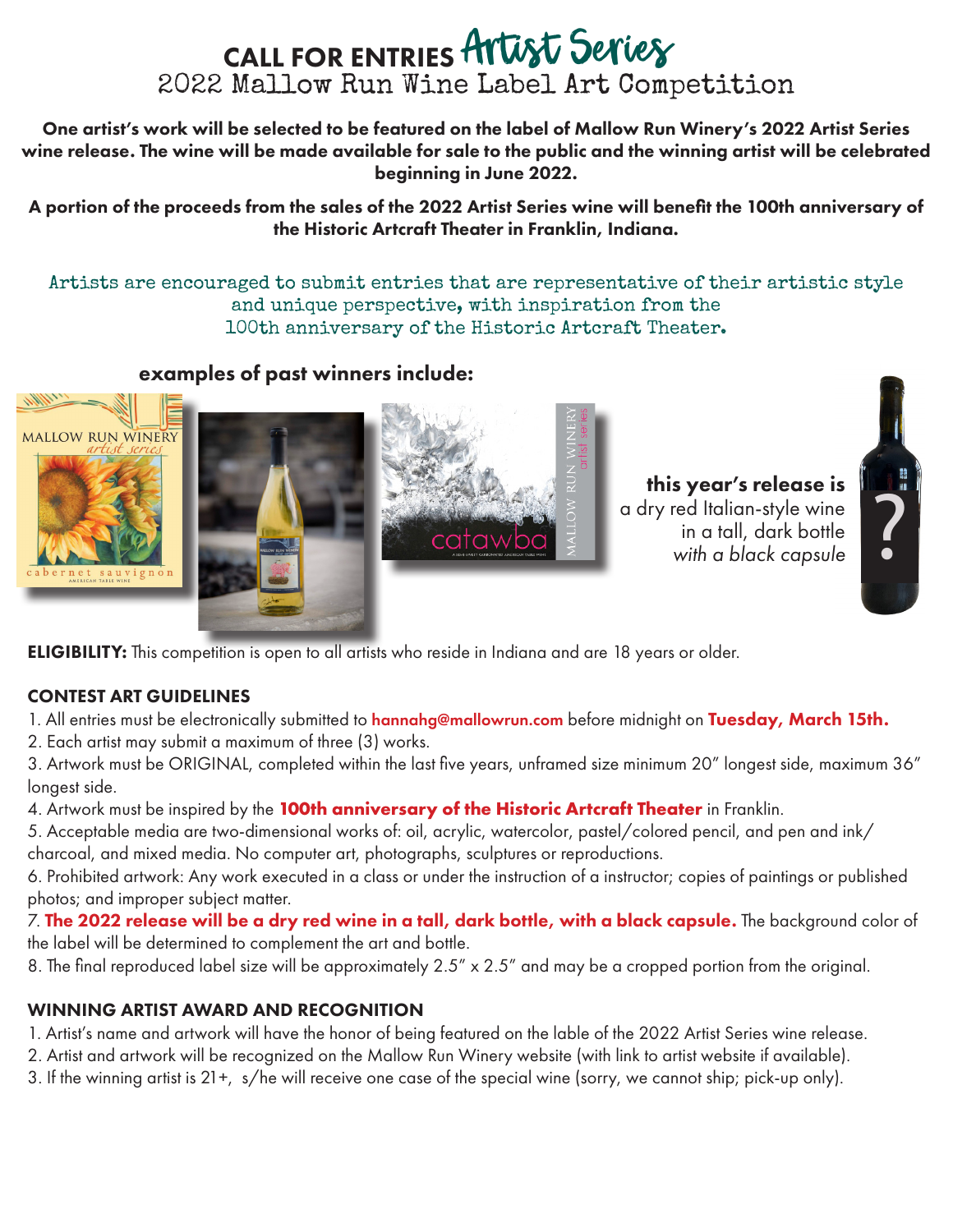# Artist Series 2022 Mallow Run Wine Label Art Competition

# ENTRY PROCEDURES

# Flat \$30 fee for up to three (3) entries.

Payment can be made by check (made payable to Mallow Run Winery) or online at mallowrun.com/artist-series/ Fees are non-refundable.

#### Completed entry forms can be mailed or emailed.

*Snail Mail:* Mallow Run Winery ATTN: Artist Series Competition 6964 W. Whiteland Rd. Bargersville, IN 46106

#### Email: hannahg@mallowrun.com

## Artwork must by photographed without mats or frame.

#### Each digital file name must be the artist's full name and entry designation.

*Example: John Smith\_A.jpg, John Smith\_B.jpg*

## Images must be high-resolution jpeg files.

#### All entries must be emailed to hannahg@mallowrun.com.

*You will receive an email confirmation of receipt of your artwork, entry form and payment once all have been received.*

# All entries must be submitted before midnight on Tuesday, March 15th.

#### Each artist will be notified of their selection status by Friday, April 1st.

*The winning selection is made by a winery committee.*

#### AGREEMENT

The signed entry form indicates you ("Artist") agree to:

1. All conditions set forth in this prospectus including but not limited to: the eligibility requirements, contest art guidelines, entry procedures, award and recognition opportunities, and reception sales commission.

The signed entry form indicates you ("Artist") further agree:

- 2. Mallow Run Winery is not responsible for digital entry files that cannot be opened.
- 3. Mallow Run Winery retains the right to disqualify any work they determine to be something other than originally presented.
- 4. Artist will sell the selected work to Mallow Run Winery.

5. All reasonable care and handling will be exercised with each digital art file; however, neither Mallow Run Winery, nor our insurance carriers, will be liable for any loss or damage incurred during the transfer, reproduction, and/or display of said artwork. Such coverage will be the responsibility of the Artist.

6. The winning Artist grants Mallow Run Winery a non-revocable license to reproduce the Artwork on labels for commercial wholesale and retail wine sales.

7. The winning Artist will not receive monetary proceeds from sales of products bearing his/her Artwork.

8. The winning Artist grants a non-revocable license to Mallow Run Winery to photograph and make reproductions of the Artwork for commercial and non-commercial marketing purposes, including, but not limited to, reproductions used in advertising, brochures, media publicity, and informational placards.

9. The Artist represents that he/she has the right to enter into this Agreement and this Agreement does not interfere with or violate the right of any other person or entity; that he/she owns all rights, title, interest and copyright to the Artwork. The Artist represents and warrants further that:

A. The Artwork is solely the result of the artistic effort of the Artist;

B. The Artwork is unique and original and does not infringe upon any copyright or the rights of any other person or entity;

C. The Artist has not sold, assigned, transferred, licensed, granted, encumbered or utilized the Artwork or any element thereof or any copyright related thereto which may affect or impair the rights granted pursuant to this Agreement;

D. The Artist has the full power to enter into and perform this Agreement and to make the grant of rights contained in this Agreement.